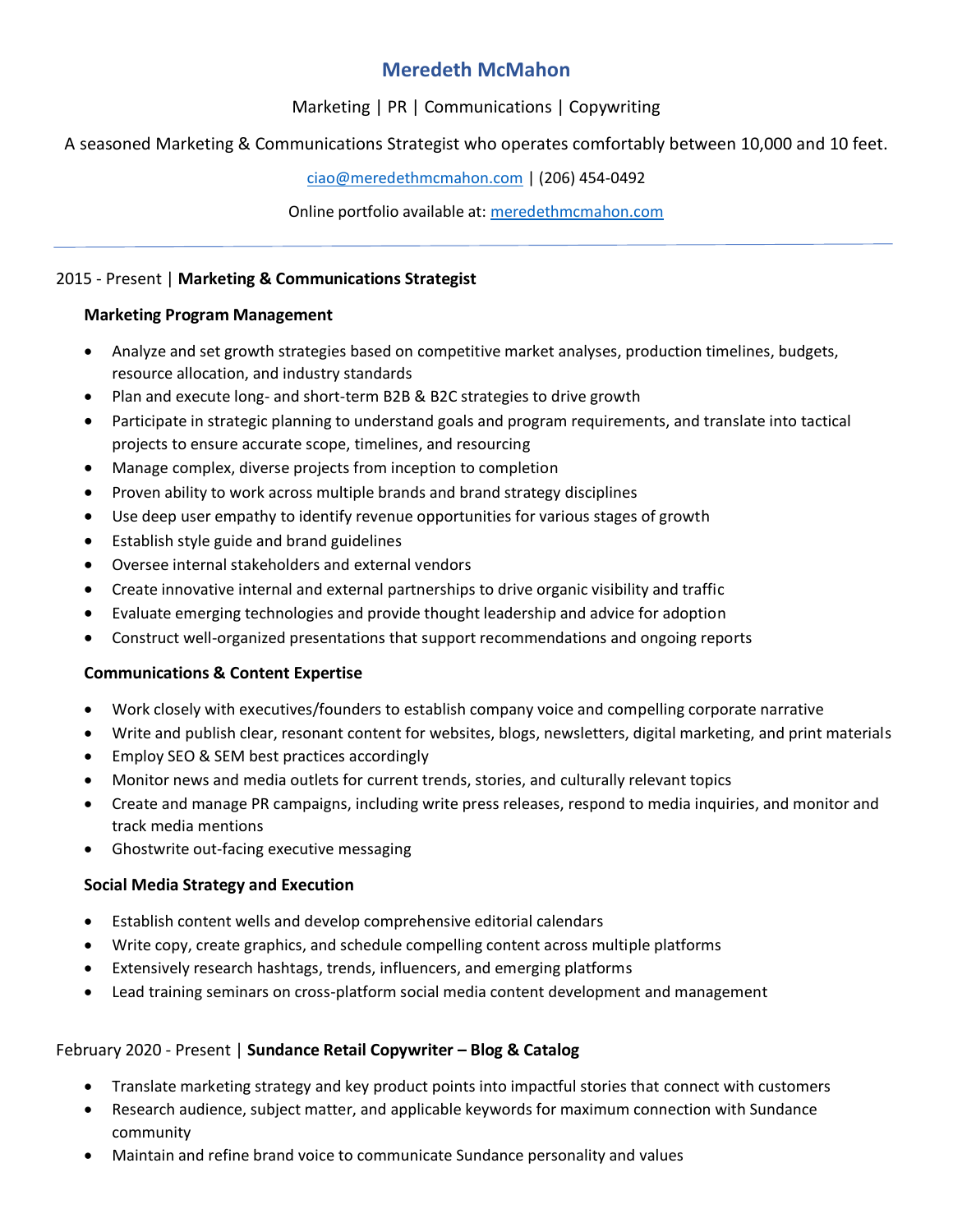• Work independently as a freelance copywriter in a fast-paced, creative environment

## November 2021 – April 2022 | **Social Media Consultant (Contract),** UW Medicine Department of Radiology Oncology

- Collaborated with the Vice Chair to articulate short- and long-term goals for the department and set up a marketing/communications plan
- Conducted an audit of other Radiation Oncology education programs to better understand industry standards and identify unique messaging for the UW Medicine Department of Radiation Oncology
- Researched branding guidelines for UW Medicine to apply to outfacing content
- Conducted interviews with Directors of both Physician and Medical Physics Residency Programs, current Residents, Faculty, and appropriate Administrative Staff to gather information about what has and has not worked in the past, what their markers for success were, and how I could best help them with their own professional branding
- Created a database of Department Faculty, Residents, and recent Resident Alumni who use Twitter professionally and reached out to them to encourage liking and retweeting of Department posts
- Researched common verbiage and hashtags associated with radiation oncology, medical physics, and residency programs
- Created new verbiage and graphics to best align with ongoing Department goals on Twitter
- Developed and produced Twitter campaign for Match 2022 Residency season which resulted in a 61% increase in followers
- Created a set of UW Medicine Department of Radiation Oncology branded graphics
- Regularly collaborated with Faculty, Residents, Staff, and Administrators to gather pertinent content

### June 2021 – August 2021 | **Interim Director of Communications (Contract)**, Seattle Tennis Club

- Published monthly newsletter using Adobe InDesign and Issuu digital publishing platform
- Liaised with Board President, management, members, and staff to develop and edit content
- Onboarded and trained permanent replacement

### January 2017 – February 2019 | **Business Manager for Gisele Fox**

Strategically and tactically managed career of international fashion model in a high-energy, fast-paced global environment resulting in worldwide high fashion bookings within 10 months of launch.

- Collaborated with talent to develop business goals, strategies, and time management processes in a highly unpredictable industry
- Maintained professional relationships with stakeholders at all levels
- Oversaw contracts and international scheduling working jointly with agencies in Seattle, New York, London, Milan, Paris, and Tokyo
- Strategized with international agents on optimal salary/time/benefit
- Tracked and reported on work and revenue flow
- Coordinated continuous stream of last-minute job details, travel dates, and accommodations
- Worked collaboratively with talent to establish her brand via social media and industry connections

### 2005 - 2019 | **Image Consultant,** Meredeth McMahon Image & Branding

- Founded and managed solution-driven consulting business with 60+ clients.
- Styled professional high-fashion model for street style/off-duty for New York, Milan, and Paris Fashion Weeks resulting in features in Vogue.com and Elle.com.
- Collaborated with individual clients using a multi-faceted approach to assess current needs, historical successes and failures, expectations, resources, and budgets to strategize best personal and professional image